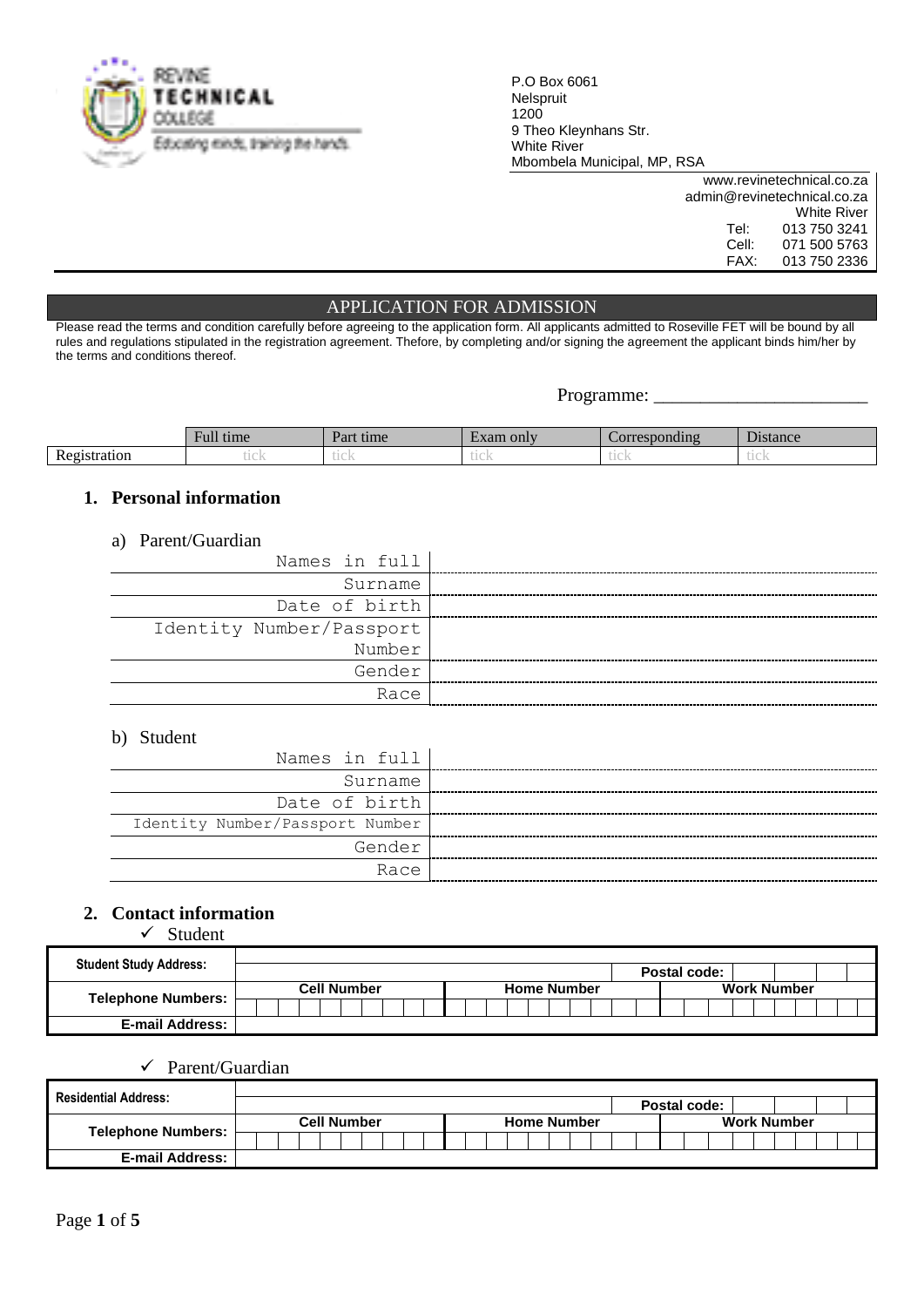## **3. Medical Information**

 *Please fill this information if there is there is any correlation just in case something happens to you so that we know who to contact and for examination purpose since individuals will be accepted into examination room with any medical prescriptions if this field is not filled.*

| Family physician          |
|---------------------------|
| Medications               |
| Allergies                 |
| Physician contact details |

## **4. Pick Modules**

- $\checkmark$  Only the maximum of five modules can be selected
- $\checkmark$  To advance to next level, four modules must passed

### Level:  $\frac{\qquad \qquad }{\qquad \qquad }$

| $\alpha$<br>Ш<br>___ |  |
|----------------------|--|
|                      |  |

| <i>rogramme</i> |  |
|-----------------|--|
|                 |  |

| Modules | Tick |
|---------|------|
|         |      |
|         |      |
|         |      |
|         |      |

Mention previous modules that is going to be carried on next level if applicable

Level:

| Module | Tick | Module | Tiol<br>1 IV N |
|--------|------|--------|----------------|
|        |      |        |                |

#### **General Information**

For your information, please take note of the various payment options that are available once you have been accepted to study at the College. With registration, a specified amount (depending on the course) must be paid by students following the full-time or part-time courses or other stipulated courses types. The balance of the fees may be paid according to the various options. Payment can be made in the following ways: bank deposit or electronic transfer. Always state your student number, ID, initials and surname for reference purposes. Campus will provide bank details.

#### **DECLARATION AND UNDERTAKING (COMPULSORY)**

**Please read the following carefully before completing and signing the form. The term "College" refers to "Roseville FET College".**

#### **1. ENTRANCE REQUIREMENTS**

- All Candidates who comply with the minimum requirements are still subject to placement assessments.
- All candidates must note that the offering of a course is subject to a minimum enrolment. Any course that does not meet the minimum enrolment requirement will be cancelled.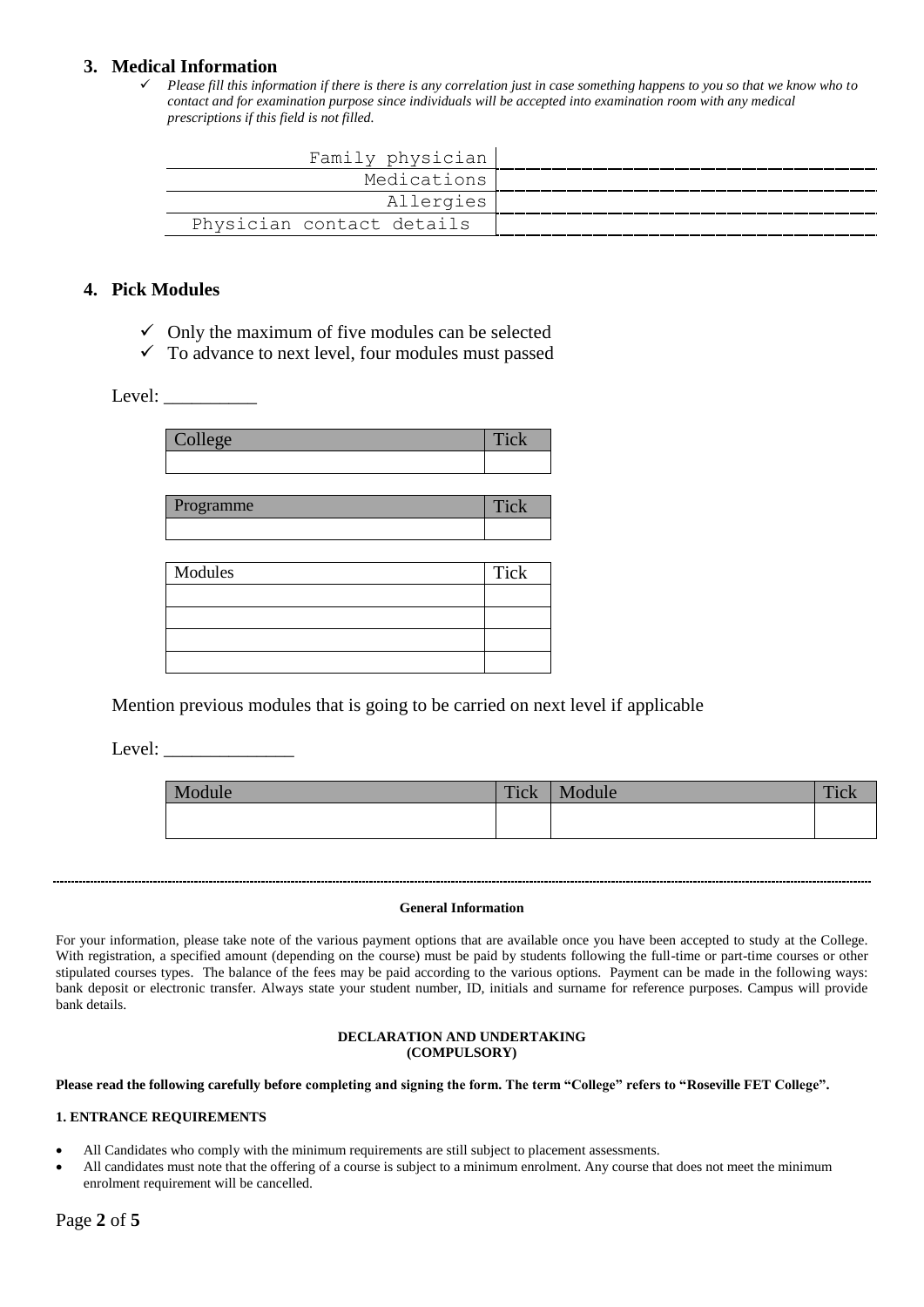#### **2. DOCUMENTS**

A certified copy of the first page of your identity document (or certified copy of your passport) must accompany this application. A Certified copy of your Senior Certificate or equivalent qualification must be submitted with your application. If you are still in Grade 12, your marks obtained in Grade 11 together with your most recent Grade 12 marks must be submitted. If you attended any other tertiary institution, an original academic record and a certificate of conduct, or certified copies of other certificates obtained previously, must also be submitted.

#### **3. DEPOSIT**

The deposit as prescribed for the course must be paid before your registration will be confirmed. Should you cancel your course before, after and during your classes no refunds will be refunded.

#### **4. GENERAL**

This form must be completed by all students applying to the College for the **first** time. It is in your own interest to ensure that this form is completed in full and that certified copies of all supporting documents are enclosed. If any questions are left unanswered or certified documents are not enclosed, or the contract is not signed, it will cause a delay as the form will be returned to you for completion. Write only in black ink and block letters.

#### **CONTRACT**

I, the undersigned student, hereby declare that the above particulars furnished by me in this application form, are true and correct;

- **a.** that I undertake to inform the Administrative Office immediately if I abandon my course or studies and/or change my address or any other personal details by completing the prescribed form available at the Administrative Department;
- **b.** that I fully understand that the College is entitled to cancel my registration immediately, should it become apparent that any of the particulars furnished above in this application form are false or incorrect;
- **c.** that I have acquainted myself, and in the future will keep myself acquainted with the College rules, Student Code of Conduct and Language Policy framed from time to time by the Council of the College or by any other competent body or person attached to the College;
- **d.** That I understand and agree that the *College's medium of tuition is English* and I accept that lecturers may make use of this language in the lecturing situation. Furthermore I undertake not to make any claims against the College regarding the medium of tuition.
- **e.** that I undertake throughout all the years for which I am registered as student of the College, for whatever programme of study direction, to abide by all the rules and regulations referred to in (c) above, including any amendments thereof and any substitutions thereto;
- **f.** that I undertake not to bring any claim, of whatever kind against the College or any employee of the College nor in any way whatsoever to hold the College liable for any damage or loss whatever which I may incur or suffer personally or to property of mine and which directly or indirectly arises from my participation during my period of study at the College in any activity, of whatever kind, related to my studies or training or with sport or recreation of any kind whatsoever, however such damage or loss may come about, and that I will participate in any such activity on my own responsibility and will accept of my own free will the risk attached thereto;
- **g.** that I authorize the College in the event of my requiring urgent medical treatment to get appropriate medical assistance and that I accept responsibility for the payment of the costs thus incurred;
- **h.** that I will immediately get the necessary medical advice or treatment if I have reason to suspect that I have any contagious or infectious disease capable of creating a risk for other persons through my participation in any aspect of College activities, including, without restriction, residence in College accommodation, attendance of any instructional occasion, taking of examinations or tests or participation in College-related projects, sport or recreation; and that, if in terms of such medical advice it is desirable, I will withdraw from any such College activity; and that I indemnify the College against any liability of whatever nature that may directly or indirectly arise from the College in consequence of my failure to comply with this undertaking;
- **i.** that I undertake to pay punctually all such tuition, class, residence and other fees as the College may from time to time charge during the years for which I am registered as a student of the College;
- **j.** that I furthermore undertake to defray all legal costs arising for the College in the event of my failure to discharge any duty relating to the payments mentioned in (g) above;
- **k.** that I am liable for legal costs incurred if my account is handed over to debt collectors due to non-payment;
- **l.** that exam admission is subject to the guide-lines of the National Examination department;

#### **SIGNATURE OF STUDENT \_\_\_\_\_\_\_\_\_\_\_\_\_\_\_\_\_\_\_\_\_\_\_\_\_\_\_\_\_\_\_\_\_\_\_\_\_\_\_\_\_\_\_\_ DATE \_\_\_\_\_\_\_\_\_\_\_\_\_\_\_\_\_\_\_\_\_\_\_\_\_\_\_\_\_\_\_\_\_**

#### **DECLARATION BY PARENT / GUARDIAN / PERSON** *RESPONSIBLE FOR PAYMENT* **OF ACCOUNT** *(COMPULSORY)*

| <b>SURNAME</b>              |  | Prof | Dr | Rev | Mr | Mrs | Ms |
|-----------------------------|--|------|----|-----|----|-----|----|
| <b>FULL</b><br><b>NAMES</b> |  |      |    |     |    |     |    |
| <b>ADDRESS</b>              |  |      |    |     |    |     |    |

I hereby declare

- (a) that I have acquainted myself with the contents of, and consent to, the declaration by the applicant in F above and that the particulars furnished by him/her in this application form are true and correct;
- (b) that I consent in particular to my minor child's / ward's / applicant's undertaking throughout all his/her years of study to abide by the College code of conduct, rules and regulations as framed from time to time by the Council of the College or by any other competent body or person attached to the College;

#### Page **3** of **5**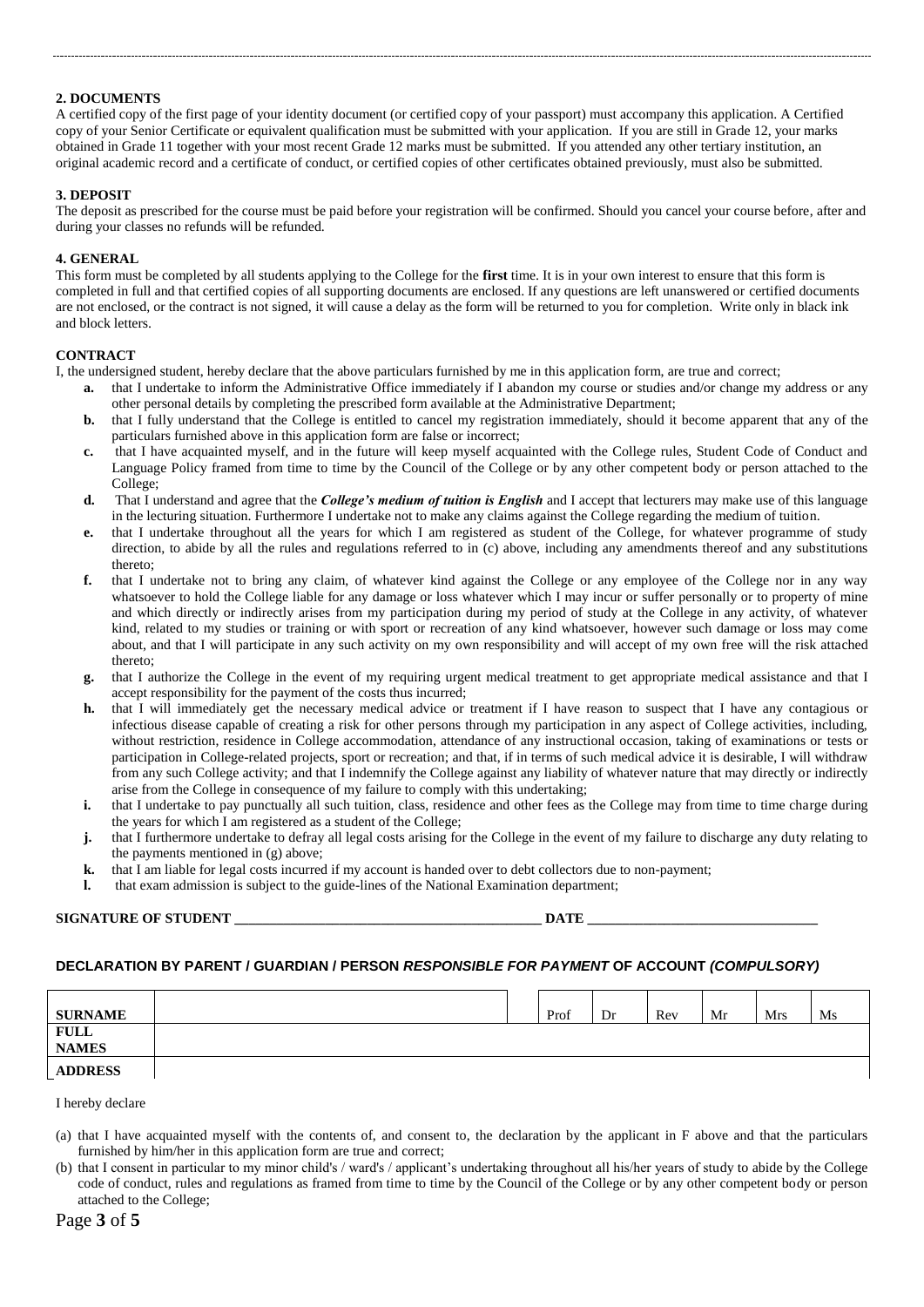- (c) that I accept joint and several responsibility with my minor child / ward / the applicant for the payment of all fees referred to above which may become due and payable to the College during all the years for which he/she registers as a student of the College (including studies subsequent to his/her attainment of majority) and that I undertake to pay the said fees punctually;
- (d) that I undertake not to bring any claim of whatever kind against the College or any employee of the College nor in any way to hold the College liable for any damage or loss whatever which he/she may incur or suffer personally or to property of mine and which directly or indirectly arises from my child's / ward's / the applicant's participation during his/her period of study at the College in any activity, of whatever kind, having to do with his/her studies or training or with sport or recreation of whatever kind, however such damage or loss may come about, and that he/she will participate in any such activity on his/her own responsibility and will accept of his/her own free will the risk attaching thereto; and I furthermore undertake to indemnify the College or any employee of the College if my minor child / ward / the applicant with my assistance is on legally valid grounds unable to safeguard the College against liability as set forth hereinbefore.

## Herein assisted as far as may be necessary while the applicant / student is still under my under my care or NOT liable for the payment of own fees.

 $I$ , the undersigned, hereby acknowledge to be jointly and separately responsible for monies which the above-mentioned applicant may at any stage be owing to the College in terms of the agreement he/she concluded with the College, as set out above, including any change thereto.

#### SIGNATURE OF PARENT / LEGAL GUARDIAN

|                                      | DA TID<br>JA. |  |  |  |  |  |  |  |  |  |  |  |
|--------------------------------------|---------------|--|--|--|--|--|--|--|--|--|--|--|
|                                      |               |  |  |  |  |  |  |  |  |  |  |  |
|                                      |               |  |  |  |  |  |  |  |  |  |  |  |
| <b>ID OF PARENT / LEGAL GUARDIAN</b> |               |  |  |  |  |  |  |  |  |  |  |  |

## *IT IS COMPULSORY THAT THIS CONTRACT IS SIGNED BY ALL PARTIES CONCERNED.*

## *Please scan back the completed form altogether with required documents as one pdf file and upload on apply link*